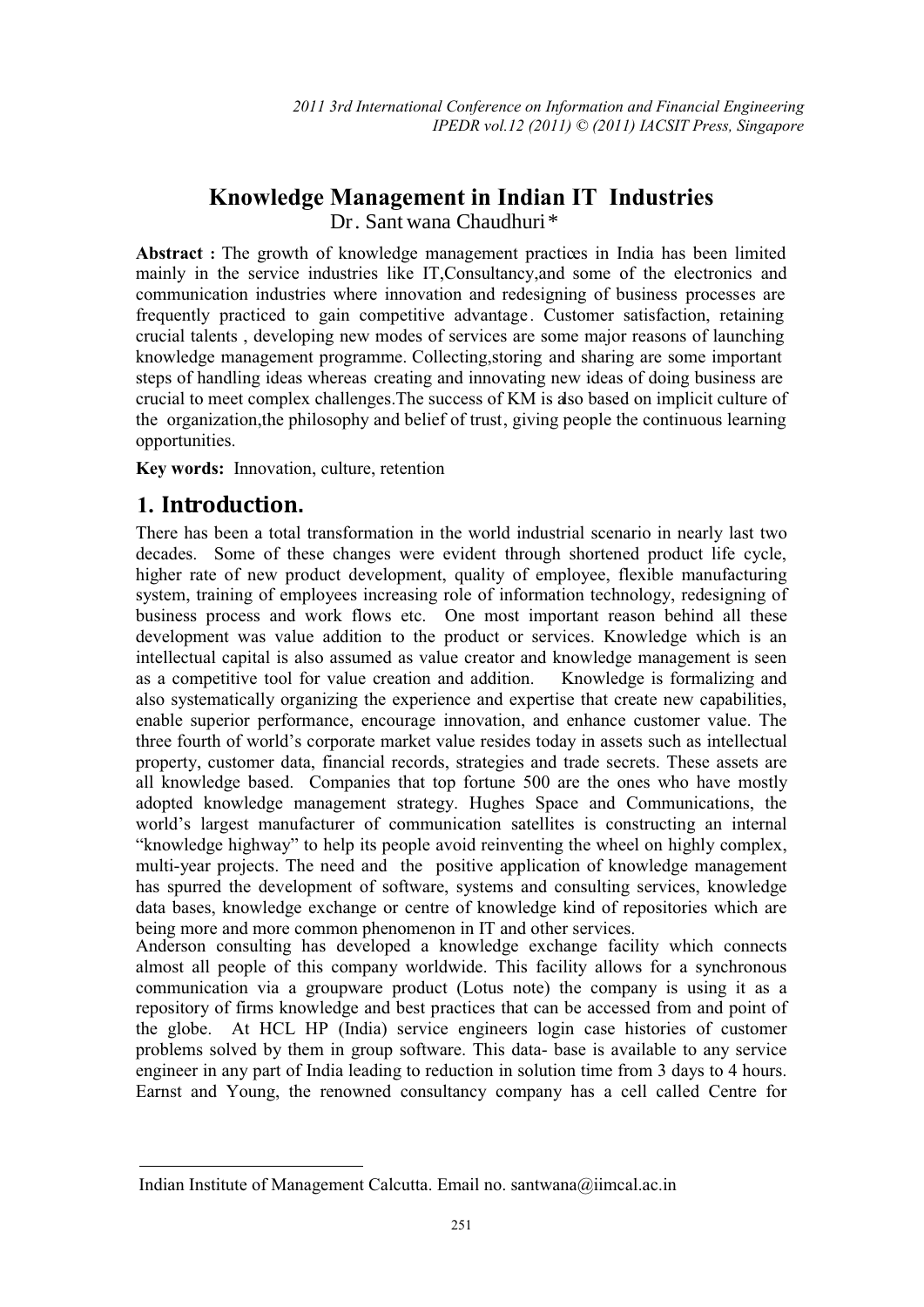Business Knowledge which may be accessed by all their unit members to know the means and techniques of handling problems all over. McKinsey & Co. codifies a lot of knowledge in the form of Practice Development Network (PDNet).The visibility of the expert is important there. The Reliance Infocom which is a huge organization and growing in a very fast face through rapid investment in telecom and information technology business has provided opportunity to employees to learn and transfer their knowledge to others throughout the organization. Thus there have been quite a few companies who have been placing emphasis on storage and retrieval in an information based organization where people can share, learn and create knowledge. However the human aspect of knowledge management can not be ignored and the dynamics between individual and organizational learning is an important consideration and an approach which links the individual and the organization with learning process, systems, and technology which will benefit both in a reciprocal partnership will be the right requirement. However except for such assortment of success stories supporting the macro level contention that KM initiatives are undertaken for the purpose of better organizational efficiency and effectiveness, there is very few investigation in the area of knowledge management and competitiveness. There is a dearth of formal research in the area (Grover and Davenport 2001).

Indian IT industry has fetched an impressive growth in recent years. A recent survey by NASSCOM revealed that the domestic market grew by 24% and according to statistics country's software exports reached from  $4.9\%$  in  $1997$  to  $20.4\%$  in  $2002 - 2003$ . It is expected that the IT Industry will generate a total employment of around 4 million people which accounts for 7% of India's total GDP in 2008. Software exports has major share in India's total exports as of  $2004 - 2005$  both software and services revenue grew by  $32\%$ i.e. 22\$ billion and 28.5\$ billions in 2005 – 2006.

# **2.What is Knowledge Management?**

Knowledge and its Management have been dealt with many writers from the time it was first used by Wiig (1990) in a key-note address for the United Nation's International Labor Organization. There are number of interpretations and the term is gradually being more illusive. McKinsey Survey found that more successful firms had a better understanding of knowledge management and the need of it to be considered holistically throughout the organization.. Kluge, Davenport and Prusak (1998) gave in the following definition-:

"Knowledge is fluid mix of framed experience, values, contextual information and expert insight that provides a framework for evaluating and incorporating new experiences and information. In originates and is applied in the minds of knower's. In organizations, it often becomes imbedded not only in documents or repositories but also in organizational routines, processes, practices and norms." Alavi and Leidner (2001) defined KM system as "IT based system developed to support and enhance the processes of knowledge creation, storage /retrieval,transfer and application"Thus they considered IT as enabler of KM (Jennex2005)

Thus there are many other sources who perceived knowledge as intangible but very effective resource for organizational excellence and considered it as an asset which have enough returns if continuously renewed and practiced properly. Drawing from various sources then P. Wilson and Allan Cattell (2005) has suggested a definition like the following.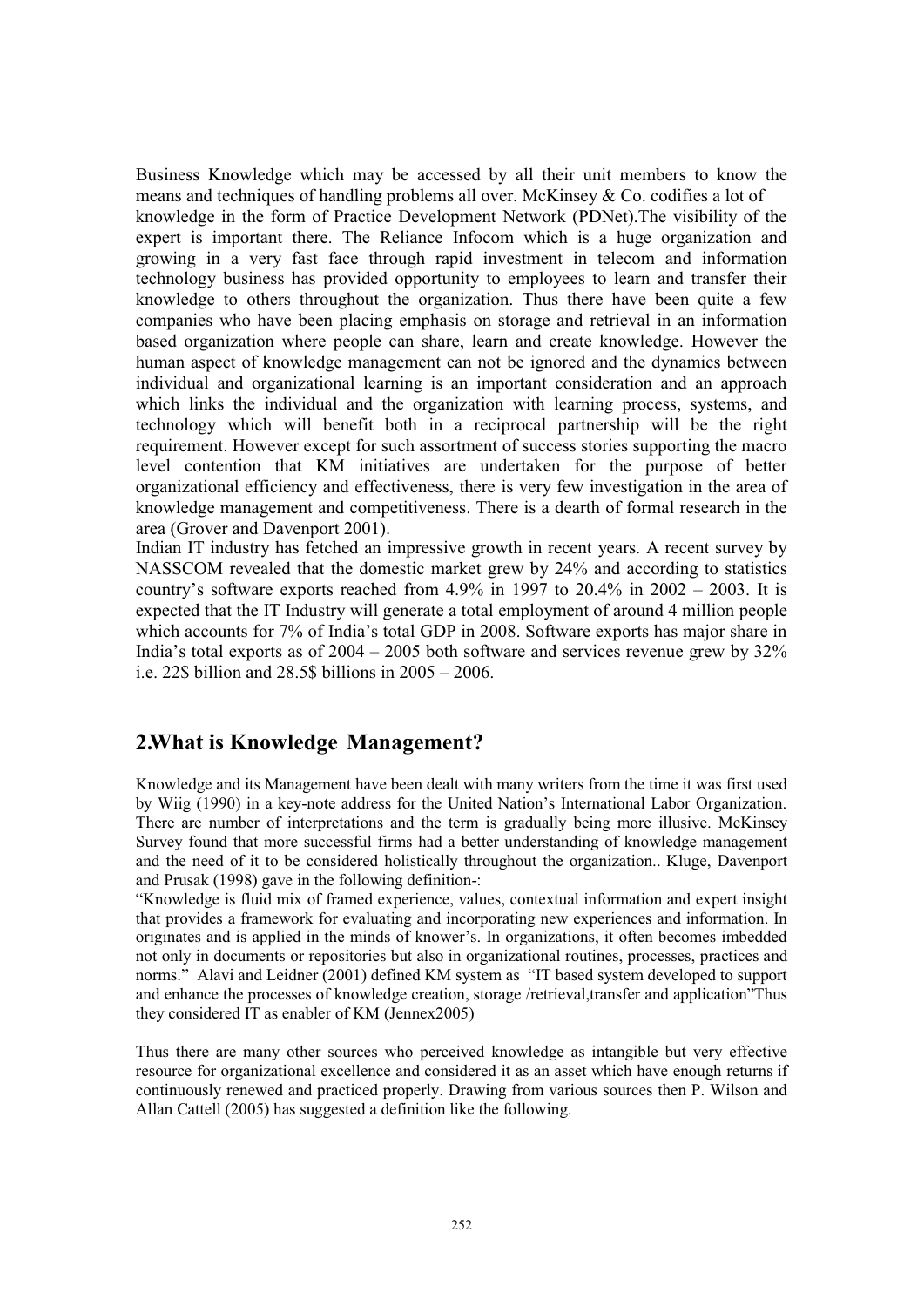"Knowledge Management is the systematic process that supports the continuous development of individual group and organization learning and involves creation, acquisition, gathering, transmission transfer, and application of knowledge to achieve organizational objectives."

In a very simple note knowledge management is systematic handling and management of all *information and data which are relevant to a specific business with its associated process of creation, diffusion, use and exploitation.* 

# **3. The Objective and Methodology of the Study**:

The main objective for conducting this study is to understand the basic reason for introduction, the management, and practice of knowledge as a tool for organizational effectiveness. Also the study focuses on the corporate culture and its importance on such introduction and maintenance. The study has been conducted in IT industries based at Kolkata and Hyderabad. There are altogether 194 software industries of which 148 are at Hyderabad and 46 at Kolkata. Data were collected from 20 companies which is 9.70%.

Questionnaire was prepared for IT Industry in which focus was given to receive data mainly on status, introduction, growth of KM and benefit accrued from such intervention also how the organization culture is congenial to such intervention to work successfully.

# **4. Evidential Report**

## **Reasons for Launching Knowledge Management Programme**

While probing into the reasons that triggered the IT companies to launch knowledge management practice, it was evident that gaining competitive advantage became the most important under the present globalised market scenario in IT industries in Kolkata and Hyderabad (80%). This is best done by satisfying and retaining customer. Retention of key talents or personnel is also an important reason for practicing knowledge management (75%) It may be noted that

retention continues to remain serious problem in most IT companies in India. But the problem is not just retention but retaining the talented employee. Some leave the organization for migrating abroad for higher studies or for the same reason in the country, and some leave for not being able to withstand the pressure. These cases are uncontrollable but others those who look for a similar post in different organization in the same industry, such cases are being minimized by both monetary and non monetary motivational ways. Monetory forms include salary increase, parks, benefits, equity options etc but the non- monetary ways are being considered more important by the organizations. It has been proven beyond doubt that for programmer's and software engineer's motivation comes from teams and how better one can work collectively, their growth opportunity, opportunity to go abroad, updating skills etc..Identifying self with with an established company also motivates some of them. Other empirical evidence also suggests that motivating knowledge workers in the organizational knowledge process is possible but developing their loyalty to the organization so that they continue to work in the same company appears to be a problem (Hislop2005) .Thus the enriched person tries to get another job. Developing new and better services cost reduction, and improved image of the company are also other important reasons for launching the KM programme for the responding organizations.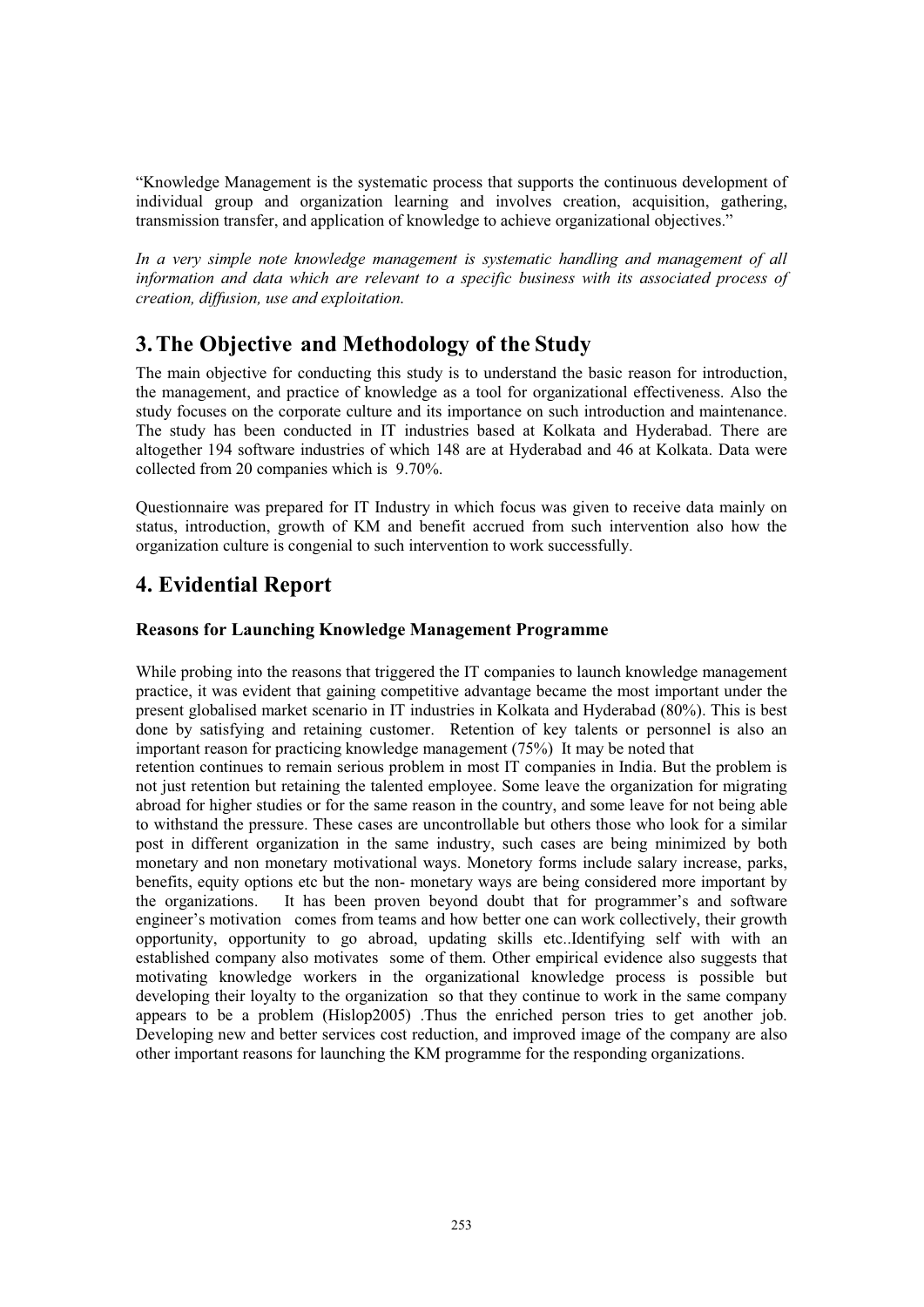#### **Table 1**. **Reasons for Launching Knowledge Management Programme**

| SI<br>no       | Name of the<br>company            | Gaining<br>competitive<br>advantage | Improve customer<br>retention/satisfaction | <b>Retain key</b><br>talent/expertise | Develop new<br>services | Improved<br>image | <b>Avoid loss</b><br>of key<br>personnel |
|----------------|-----------------------------------|-------------------------------------|--------------------------------------------|---------------------------------------|-------------------------|-------------------|------------------------------------------|
|                |                                   |                                     |                                            |                                       |                         |                   |                                          |
| 1              | Tata Consultancy<br>Services      | $\mathcal V$                        | ν                                          |                                       |                         |                   |                                          |
| $\overline{c}$ | <b>CMC</b>                        |                                     |                                            |                                       | ν                       |                   |                                          |
| 3              | <b>IXIA</b>                       |                                     |                                            |                                       | $\mathbf{v}$            |                   |                                          |
| 4              | Data Core India<br>Pvt Ltd        |                                     | ν                                          |                                       | ν                       |                   | $\sqrt{ }$                               |
| 5              | Labvantage                        | $\mathbf v$                         | $\sqrt{ }$                                 |                                       | $\mathbf v$             |                   |                                          |
| 6              | Wipro                             |                                     |                                            |                                       | ν                       |                   |                                          |
| 7              | <b>Ontrack Systems</b><br>Pvt Ltd |                                     | $\mathbf v$                                | $\sqrt{ }$                            | ν                       |                   | $\sqrt{}$                                |
| 8              | Infovision<br>Software            | $\mathbf v$                         | $\mathbf v$                                | ν                                     | ν                       |                   |                                          |
| 9              | Anshin Software                   |                                     |                                            |                                       | 1                       |                   |                                          |
| 10             | Compare Infobase                  | $\mathbf{1}$                        |                                            |                                       | ν                       | $\mathbf v$       | $\sqrt{}$                                |
| 11             | R S Software                      |                                     | $\mathbf{v}$                               |                                       | 1,                      |                   |                                          |
| 12             | Cognizant<br>Technology           |                                     | ν                                          | $\mathbf{v}'$                         | ν                       |                   | ν                                        |
| 13             | Usha Comm                         |                                     |                                            |                                       |                         |                   |                                          |
| 14             | Satyam                            |                                     | v                                          | $\mathbf v$                           | $\mathbf v$             |                   |                                          |
| 15             | Accenture                         |                                     |                                            |                                       |                         |                   |                                          |
| 16             | Java Soft Tech                    |                                     |                                            |                                       |                         |                   | $\mathbf v$                              |
| 17             | Infosys<br>Technology             | $\mathbf v$                         |                                            | ν                                     | $\mathbf v$             | $\mathcal{U}$     | $\mathbf v$                              |
| 18             | <b>HCL Technologies</b>           | $\mathbf{v}$                        |                                            |                                       |                         |                   | $\mathbf{v}$                             |
| 19             | Oracle                            |                                     |                                            |                                       | <b>US Branch</b>        |                   |                                          |
| 20             | <b>IBM</b>                        |                                     |                                            |                                       |                         |                   | ν                                        |
|                | <b>Grand Total =</b><br>20        | $16 = 80%$                          | $16 = 80%$                                 | $15 = 75%$                            | $14 = 70%$              | $5 = 25%$         | $9 = 45%$                                |

#### **2. Knowledge Acquisition and Sharing – Sources**

In case of IT industry internal communication system plays a crucial role and primary source of gathering information for all IT companies. These companies have their own internal system called Intranet (JavaSofttech, Anshin Software, HCL Technologies, and Infovision Software etc) or Knowledge Exchange, (Infosys). Knowledge Exchange is a set of online discussion forum and knowledge management portal (K M Portal) which is a central repository for content are good sources of organizing, storing, sharing, collecting and discussion for which are in practice in Infosys . 80% (16 out of 20 organizations) information is collected through Websites. But websites are used mostly for updating or gaining knowledge which is important for the new employees or for any new events occurred. 55% refer to journals or magazines for updating and gaining knowledge which is a good source of enrichment. 70% i.e.14 organizations depend on past background or the history of the company. R.S.Software mentioned along with all these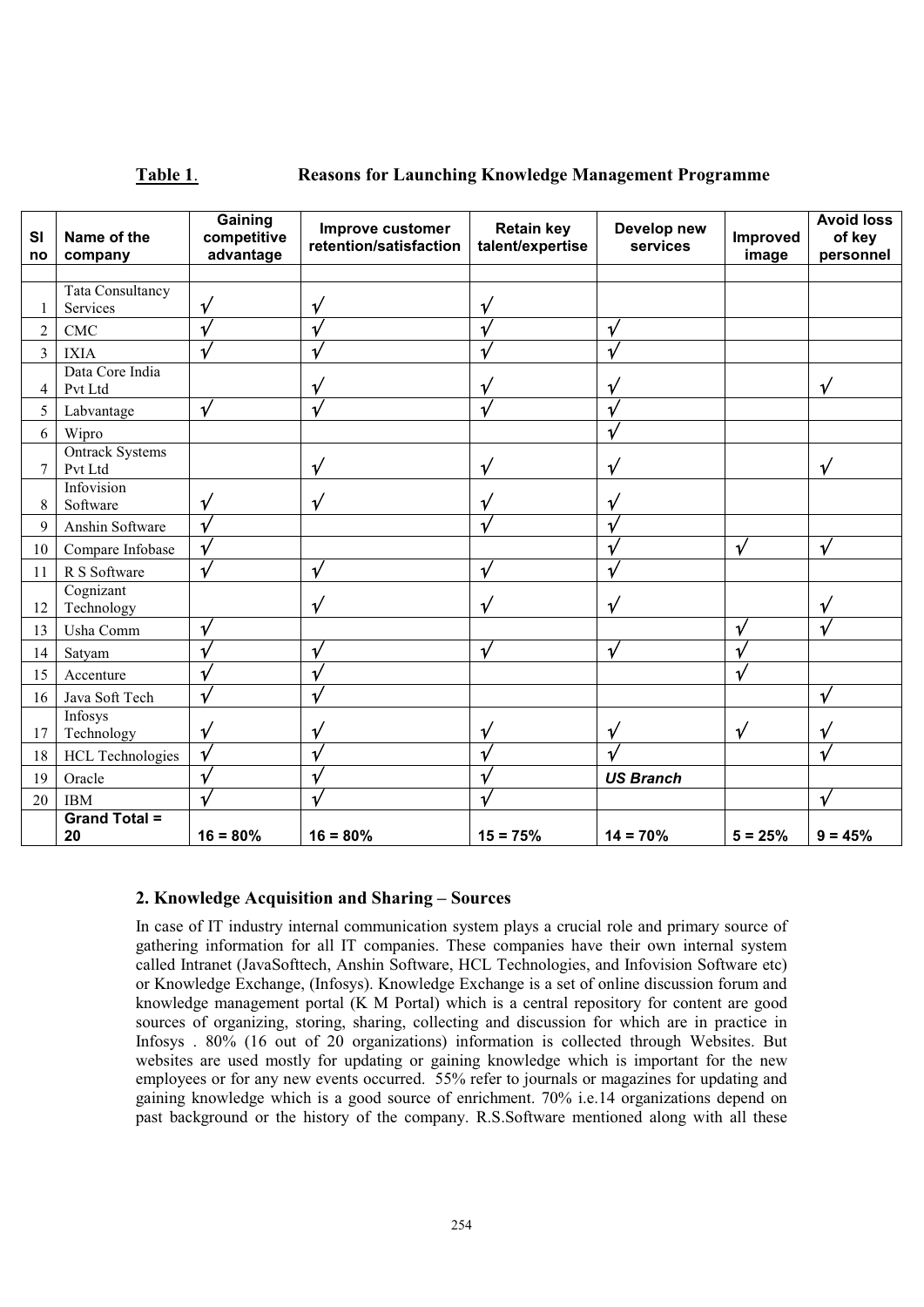sources they also have regular seminars from eminent personalities and client's visits and such academic discussions help them a lot to get enlightened.

| <b>SI</b> | Name of the                  |                 |             |                    | Internal<br>communication |                     |                         |
|-----------|------------------------------|-----------------|-------------|--------------------|---------------------------|---------------------|-------------------------|
| no        | company                      | <b>Websites</b> | Journal     | <b>Competitors</b> | systems                   | <b>Past history</b> | <b>Others</b>           |
|           |                              |                 |             |                    |                           |                     |                         |
| 1         | Tata Consultancy<br>Services | $\mathbf v$     | $\sqrt{ }$  | $\checkmark$       | ν                         | $\sqrt{ }$          |                         |
| 2         | <b>CMC</b>                   |                 |             |                    |                           |                     |                         |
| 3         | <b>IXIA</b>                  | $\mathbf v$     | $\mathbf v$ | $\sqrt{ }$         | υ                         | V                   |                         |
|           | Data Core India Pvt          |                 |             |                    |                           |                     |                         |
| 4         | Ltd                          | $\mathbf v$     |             |                    | ٦                         |                     |                         |
| 5         | Labvantage                   | $\mathbf v$     | $\mathbf v$ | V                  |                           |                     |                         |
| 6         | Wipro                        |                 |             |                    |                           |                     |                         |
| 7         | <b>Ontrack Systems</b>       | $\mathbf v$     |             |                    |                           |                     |                         |
| $8\,$     | <b>Infovision Software</b>   |                 |             |                    |                           |                     |                         |
| 9         | Anshin Software              |                 |             |                    |                           |                     | $\mathbf{v}$            |
| 10        | Compare Infobase             | ν               | $\mathbf v$ |                    |                           |                     |                         |
| 11        | R S Software                 |                 | ٦           | V                  |                           |                     |                         |
|           | Cognizent                    |                 |             |                    |                           |                     |                         |
| 12        | Technology                   |                 | ν           | ν                  |                           |                     |                         |
| 13        | Usha Comm                    |                 |             |                    |                           |                     |                         |
| 14        | Satyam                       |                 | ν           |                    |                           |                     |                         |
| 15        | Accenture                    | $\mathbf v$     | V           |                    |                           |                     |                         |
| 16        | Java Soft Tech               |                 |             |                    |                           |                     |                         |
| 17        | Infosys Tecchnology          | $\mathbf{v}$    | V           |                    |                           |                     |                         |
| 18        | <b>HCL Technologies</b>      |                 |             |                    |                           |                     |                         |
| 19        | Oracle                       | ν               | $\mathbf v$ | ν                  |                           |                     |                         |
| 20        | <b>IBM</b>                   |                 |             |                    |                           |                     |                         |
|           | <b>Grand Total = 20</b>      | $16 = 80%$      | $11 = 55%$  | $8 = 40%$          | $20 = 100%$               | $14 = 70%$          | $\overline{7}$ =<br>35% |

**Table- 2 Sources of Knowledge acquisition**

# **3.Managing Ideas or Innovations**

Almost all (95%) companies considered both collection and implementation of ideas are crucial stages whereas 45% practiced innovation as most important ingredient to success and competitiveness. IBM is committed to seeking, listening and acting on the new ideas of employees. An online collaborative tool called "thinkplace" provides an open collaborative forum for ideas generation and refinement. . One of the most renowned strategy thinkers Gary Hamel was of the view that it is time to usher in new management principle and all new principles should be based on high order innovation and achieves true engagement with human talent in the company. According to Hamel top three challenges business facing today are intensify competition, accelerated change and knowledge leveling. The pioneers like skyple, Google,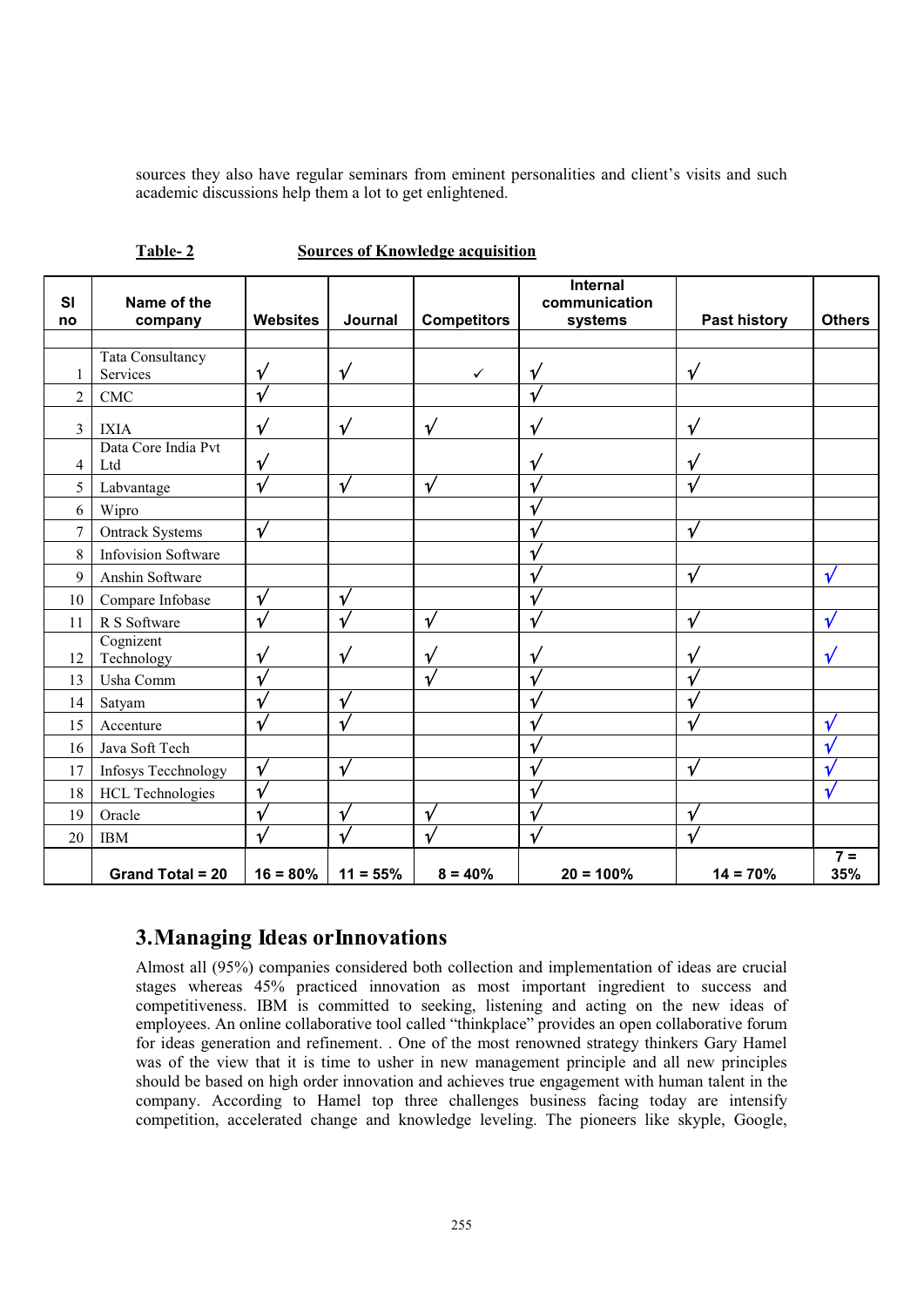Apple and Dell practiced a lot of new ways of doing business thus made success and a healthy margin.

| SI <sub>no</sub> | Name of the company         | <b>Ideas</b>            |                           | Innovations     |  |
|------------------|-----------------------------|-------------------------|---------------------------|-----------------|--|
|                  |                             | <b>Collecting ideas</b> | <b>Implementing ideas</b> |                 |  |
|                  | Tata consultancy Services   |                         |                           |                 |  |
| 2                | CMC                         |                         |                           |                 |  |
| 3                | <b>IXIA</b>                 |                         |                           |                 |  |
| 4                | Data Core India Pvt Ltd     |                         |                           |                 |  |
| 5                | Labvantage                  |                         |                           |                 |  |
| 6                | Wipro                       |                         |                           |                 |  |
| 7                | <b>Ontrack Systems</b>      |                         |                           |                 |  |
| 8                | <b>Infovision Software</b>  |                         |                           |                 |  |
| 9                | Anshin Software             |                         |                           |                 |  |
| 10               | Compare Infobase            |                         |                           |                 |  |
| 11               | R S Software                |                         |                           |                 |  |
| 12               | <b>Cognizent Technology</b> |                         |                           | $\mathbf v$     |  |
| 13               | Usha Comm                   |                         |                           |                 |  |
| 14               | Satyam                      |                         |                           |                 |  |
| 15               | Accenture                   |                         |                           |                 |  |
| 16               | Java Soft Tech              | depend on the           | project assigned and      | situation arise |  |
| 17               | Infosys Technology          |                         |                           |                 |  |
| 18               | <b>HCL Technologies</b>     |                         |                           |                 |  |
| 19               | Oracle                      |                         |                           |                 |  |
| 20               | <b>IBM</b>                  |                         |                           |                 |  |
|                  | <b>Grand Total = 20</b>     | $19 = 95%$              | $19 = 95%$                | $9 = 45%$       |  |

### **Table 3:**

## **Organization Culture and Knowledge Management**

Success and effectiveness of an organization does not solely depend by the skills and competencies of its managers and employees, but to a large extent depends on organization's own background, and culture which intertwines the functions systems and practices.Researches in this field indicate that success culture which aims all employees at disciplined thought and disciplined action,also characterizes a high trust organization. Organisations with high level of trust are more successful in their use of KM than those with a lower level of trust. (Rebiere and Tuggle 2007) When asked almost all organizations were of the opinion that their organization culture helps promote knowledge gain and its application. However It was also understood that transforming towards a learning organization or imbibing right values or adopting a learning culture involve careful and sustained effort of top and middle level management. Infosys management always realized that they had a critical role in making the organization a 'knowledge based company'.So whether it is building the knowledge infrastructure, or knowledge creation, compulsory sharing or application ,or introducing the KMM model framework, the main effort and the strategic initiative came from top management. A few companies like Wipro,IBM, TCS, HCL,Oracle who have large setup with big turnover and good number of employees in different cadres, have been able to establish a culture through sustained performance and a group of employees with a sense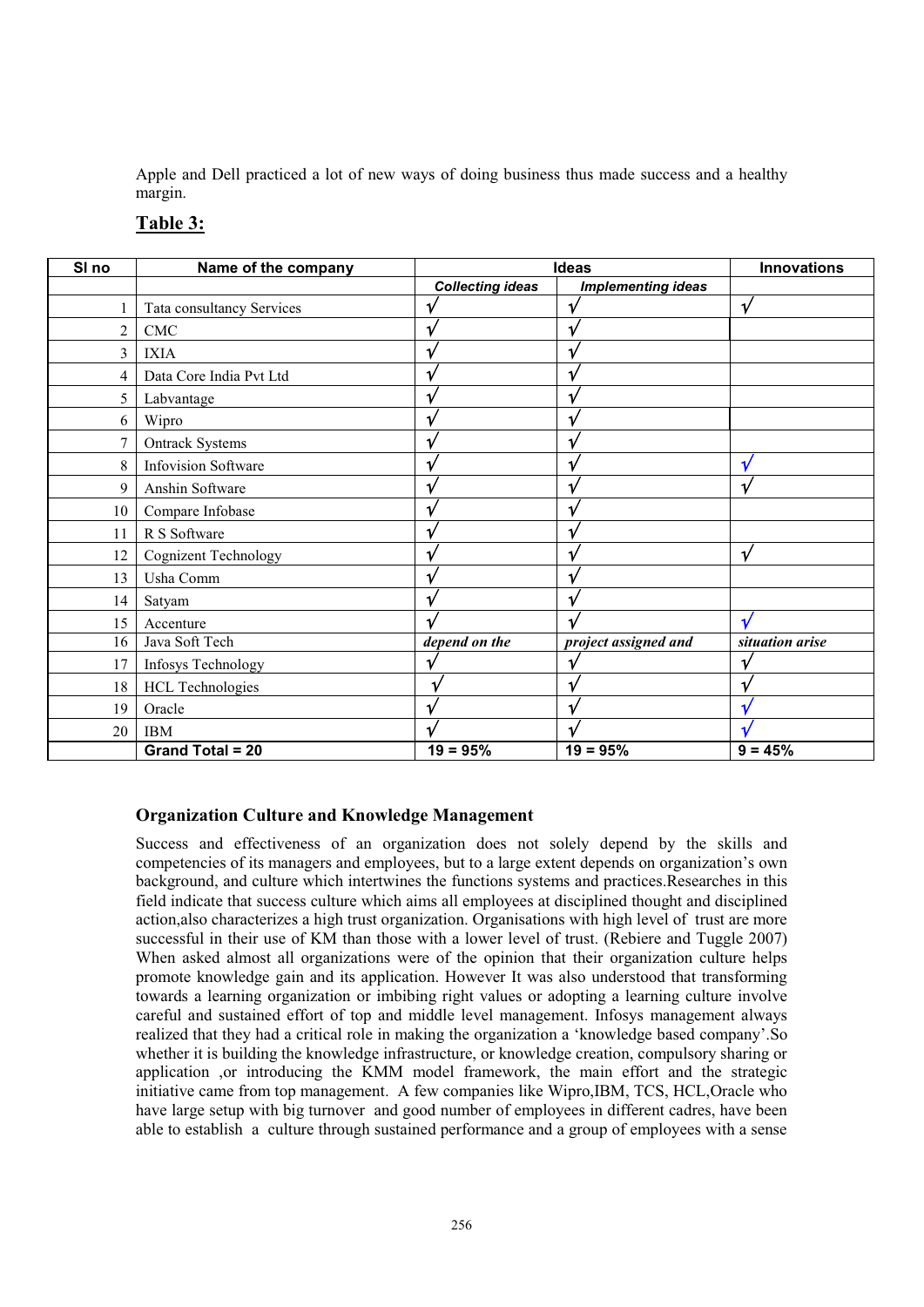of optimism and belief in themselves and their organization. There people in almost all levels feel energized, motivated and willing to share and disseminate information between them.IBM has been cultivating a value driven culture to enable employees to share and contribute towards organizational success. It has also established a collaborative environment to support its culture of innovation, commitment to reinvention, renewal and change. Thus IBM also values empowerment, trust and and making the right decision to serve the clients, colleagues and community.

### **Measuring benefits-**

When asked about the benefits received by the company ,a few could not give right answer either they were the units and the measurement is accrued in the head office level or some did not want to share the measurement part. Though the relevant matrix of measurement will vary depending on the objective of initiation but generally the criteria were cost savings, higher performance, and innovation, a learned group of employees, higher productivity and quality of work as primary benefits from such initiation. Among these all organizations mentioned about high performance, better teamwork, well-informed knowledgeable group of employees, and quality and productivity are some of the perceived benefits. Also creating and stressing continuous learning opportunities for people and encouraging and rewarding collaboration and team learning are some other action requirements for measurements.

## **Concluding remarks:**

The data also show that the responsibility of introducing KM in most of the sample organizations lie on HR department. A few of them like TCS, Infosys, IBM, Oracle, and Satyam Computers have their learning centers or knowledge management team, who are responsible for strategizing to implementation. But basically it is the top management belief pattern, values and culture which either helps or makes it difficult to initiate and grow such practices in the organization. Stephen Denning mentioned "where knowledge changes the status quo, the culture of the organization can constitute a significant impediment to useful knowledge being shared".The organizations like Wipro, TCS, Seimen's Information Systems ,SSI Datametics, Techspan, IBM Global, Infosys, Satyam and Accenture have taken the lead by modelling their people processes as per the people CMM model which has been developed by Software Engineering Institute (SEI).It provides what an organization must do to improve and mature its people practices and to get appropriate results through surveys and other assessment methods. People also should have a shared understanding of what a knowledge driven company is all about and its impact. Thus knowledge management, if initiated and cultivated with all strategic intent and supported by the top decision makers is going to bring positive change in the organization-its people, process and practices.

## **5. References**

- [1] Jain, Kamal,k.: "Corporate Practices to Encourage Knowledge Sharing" in Human Capital February 2006, page 34-37.
- [2] http://Infotech.Indiatimes.com/articles
- [3] www.economywatch.com
- MBA Universe .Com'. An online management portal. [4]
- Davenport, T H and Prusak, L. (1998:5) Working Knowledge; 'How organizations [5] manage what they know', Boston, MA Havard University Press.